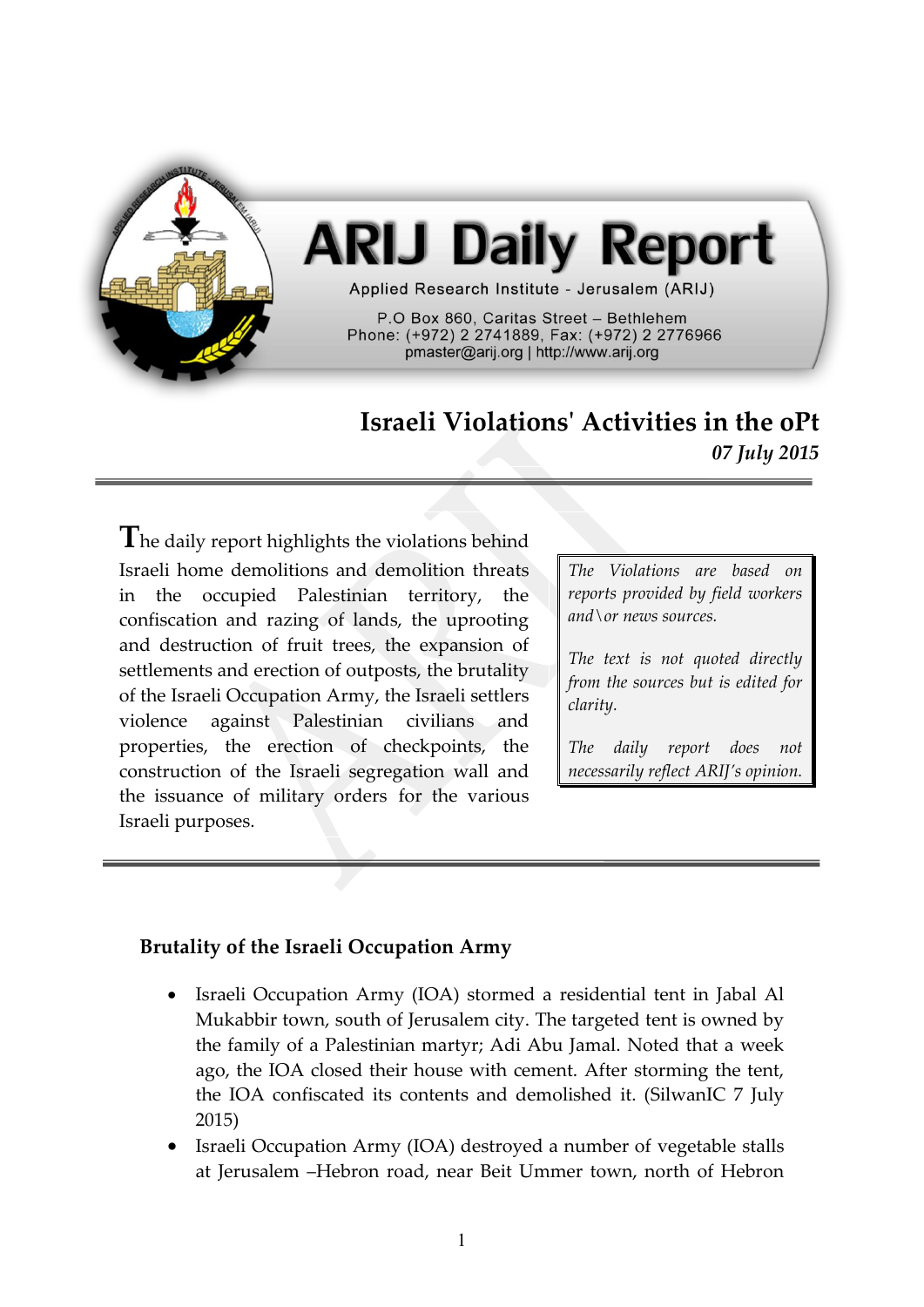city, and confiscated the vegetables. The targeted stalls are owned by: Ayman Shahada Sabarnah, Saqir Ahmed Sabarnah, Misar Sadeq Abu Mariya, Muhannad Ibrahim Ad-Doud and Ma'moun Mohammad Musa Abu Mariya. (Wafa 7 July 2015)

- Israeli Occupation Army (IOA) invaded and searched a number of Palestinian houses in Al Jalazoun refugee camp, north of Ramallah city. During the operation, the IOA fired rubber bullets at Palestinian causing the injury of Bara' Mohammad Ar-Ramahi (16 years). The IOA also, arrested Mohammad Safi (20 years). (Wafa 7 July 2015)
- Israeli Occupation Army (IOA) prevented Palestinian farmers from working in their land at Wad Ar-Rish area, near Beit 'Ayin settlement, northwest of Beit Ummer town, north of Hebron city. The IOA attacked the farmers by firing teargas and stun grenades. (Al-Quds 7 July 2015)
- Mohammad Mustafah (15 years) from Al Issawiya town in Jerusalem city was injured after the Israeli police assaulted him in Al Maskubiya jail in Jerusalem city. (PNN 7 July 2015)

#### **Israeli Arrests**

- Israeli Occupation Army (IOA) arrested Issa Nader Sarhan (20 years) after storming his house in Bethlehem city. As a result, clashes erupted between Palestinians and the IOA, where the IOA fired teargas grenades at Palestinians and houses. (Al-Quds 7 July 2015)
- Israeli Occupation Army (IOA) arrested two Palestinians from Nahhalin village, southwest of Bethlehem city. The arrestees were identified as: Hassan Mohammad Aved Ar-Rahman Najajrah (19 years) and Bara Hilmi Abu Ghaiyada (19 years). (Al-Quds 7 July 2015)
- Israeli Occupation Army (IOA) arrested two Palestinians after raiding their houses in Ash-Shuyyukh village, north of Hebron city. The arrestees were identified as: Hamza Ayoub Al Mashni Halaiqa (30 years) and Riziq Mahmoud Al Mashni Halaiqa (35 years). The IOA transferred the arrestees to unknown location. (Al-Quds 7 July 2015)
- Israeli Occupation Army (IOA) arrested three Palestinians after storming and searching their houses in Silwad town, northeast of Jerusalem city. The arrestees were identified as: Abdalla Munir Hamed and his Ali, and Amjad An-Najar. (Al-Quds 7 July 2015)
- Israeli Occupation Army (IOA) arrested a Palestinian from Beit Lid village, southeast of Tulkarm city. (Al-Quds 7 July 2015)
- Israeli Occupation Army (IOA) arrested Ahmed At-Tamimi and summoned Akram Ash-Sharaf to interview the Israeli Intelligence Police, after raiding their houses in Olive mount/ At Tur neighborhood in Jerusalem city. (Wafa 7 July 2015)